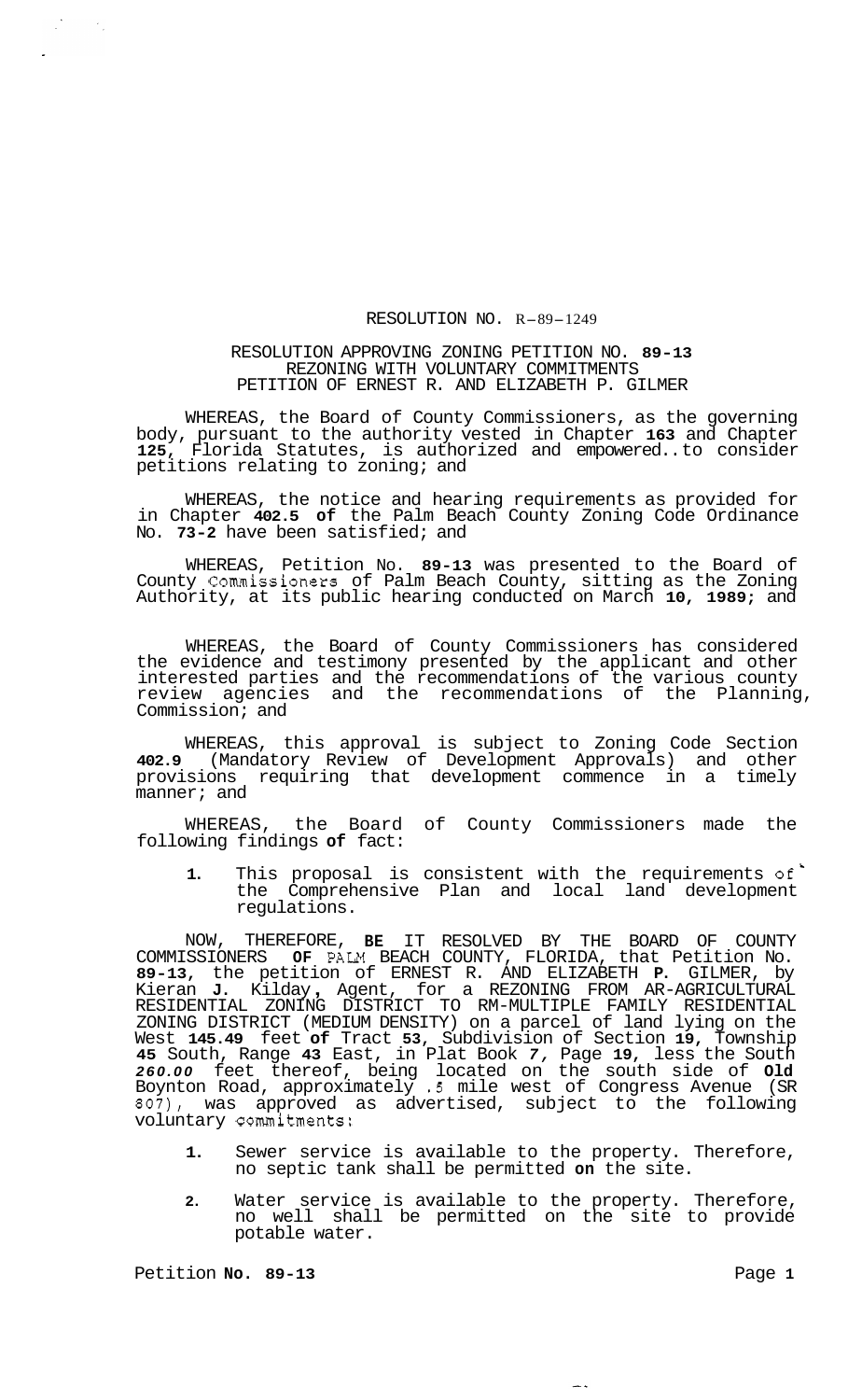**3.** The Developer shall provide discharge control and treatment for the stormwater runoff in accordance with all applicable agency requirements in effect at the time of the permit application. However, at a minimum, this development shall retain onsite the stormwater runoff generated by a three **(3)** year-one **(1)** hour storm with a total rainfall of **3** inches as required by the Permit Section, Land Development Division. In the event that the subject site abuts a Department of Transportation maintained roadway, concurrent approval from the Florida Department of Transportation will also be required. The drainage system shall be maintained in an acceptable condition as approved by the County Engineer. In the event that the drainage system is not adequately maintained as determined by the County Engineer, this matter will be referred to the Code Enforcement Board for enforcement.

 $\mathbf{S}$ 

- **4.** Within *90* days of approval of this project, the property owner shall convey to Palm Beach County Land Development Division by road right-of-way warranty deed for Old Boynton Road, **40** feet from centerline free of all encumbrances and encroachments. Property owner shall provide Palm Beach County with sufficient documentation acceptable to the Right of Way Acquisition Section to ensure that the property is free of all encumbrances and encroachments. Right-of-way conveyances shall also include "Safe Sight Corners" where appropriate at intersections as determined by the County Engineer.
- **5.** The petitioner shall pay a Fair Share Fee in the amount and manner required by the "Fair Share Contribution for Road Improvements Ordinance" as it presently exists or as it may from time to time be amended. The Fair Share Fee for this project presently is *\$562.00* per approved dwelling unit.
- **6.** The Developer shall plat the subject property in accordance with provisions of Palm Beach County's Subdivision Platting Ordinance **73-4** as amended.

 $\sim$